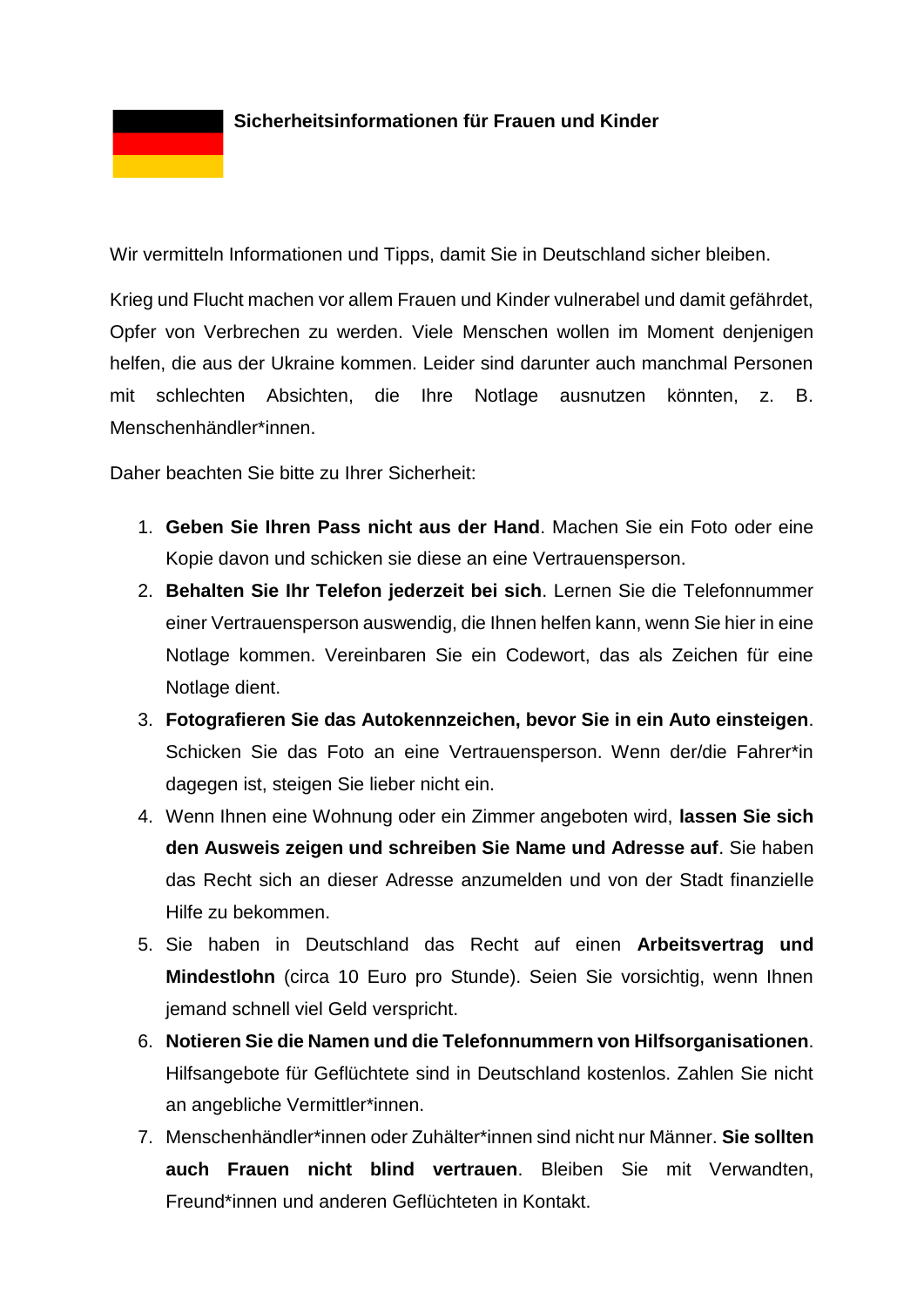Wenn Sie in einer Zwangslage oder Gefahr sind, melden Sie sich

- **bei Gewalt gegen Frauen:** 08000 116 016 (Rund um die Uhr, alle Sprachen)
- **in Notfällen:** 110 (Polizei)

## **Важлива інформація для безпеки жінок та дітей!**

Ми розповсюджуєм інформацію та поради для Вашого безпечного перебування вНімеччині.

Під час війни та біженства жінки та діти стають особливо вразливою групою та потрапляють під приціл злочинців.

У цей важкий час багато людей зголосилися надати допомогу українцям, які через війну змушені були покинути територію рідної держави. На жаль, завжди існують ті, хто намагається використати скрутну ситуацію інших на свою користь. Іноді під виглядом допомоги маскуються ті, чиї наміри є злочинними.

Тому заради власної безпеки дотримуйтесь таких правил:

- 1. Нікому не віддавайте свій паспорт. Зробіть фото або копію Вашого паспорта і відправте тому, кому Ви довіряєте.
- 2. Тримайте Ваш мобільний телефон завжди поруч. Вивчіть напам'ять номер телефону близької людини, домовтесь про «кодове слово» у разі загрози небезпеки.
- 3. Фотографуйте номери автомобілів перед тим, як в них сідаєте та відправляйте близьким. Якщо водій проти того, щоб Ви це робили – краще відмовтеся від такої поїздки.
- 4. Якщо Вам пропонують житло (квартиру, кімнату тощо) попросіть показати паспорт, запишіть повне ім'я та адресу цієї людини. У Вас є право на прописку та фінансову допомогу від міста.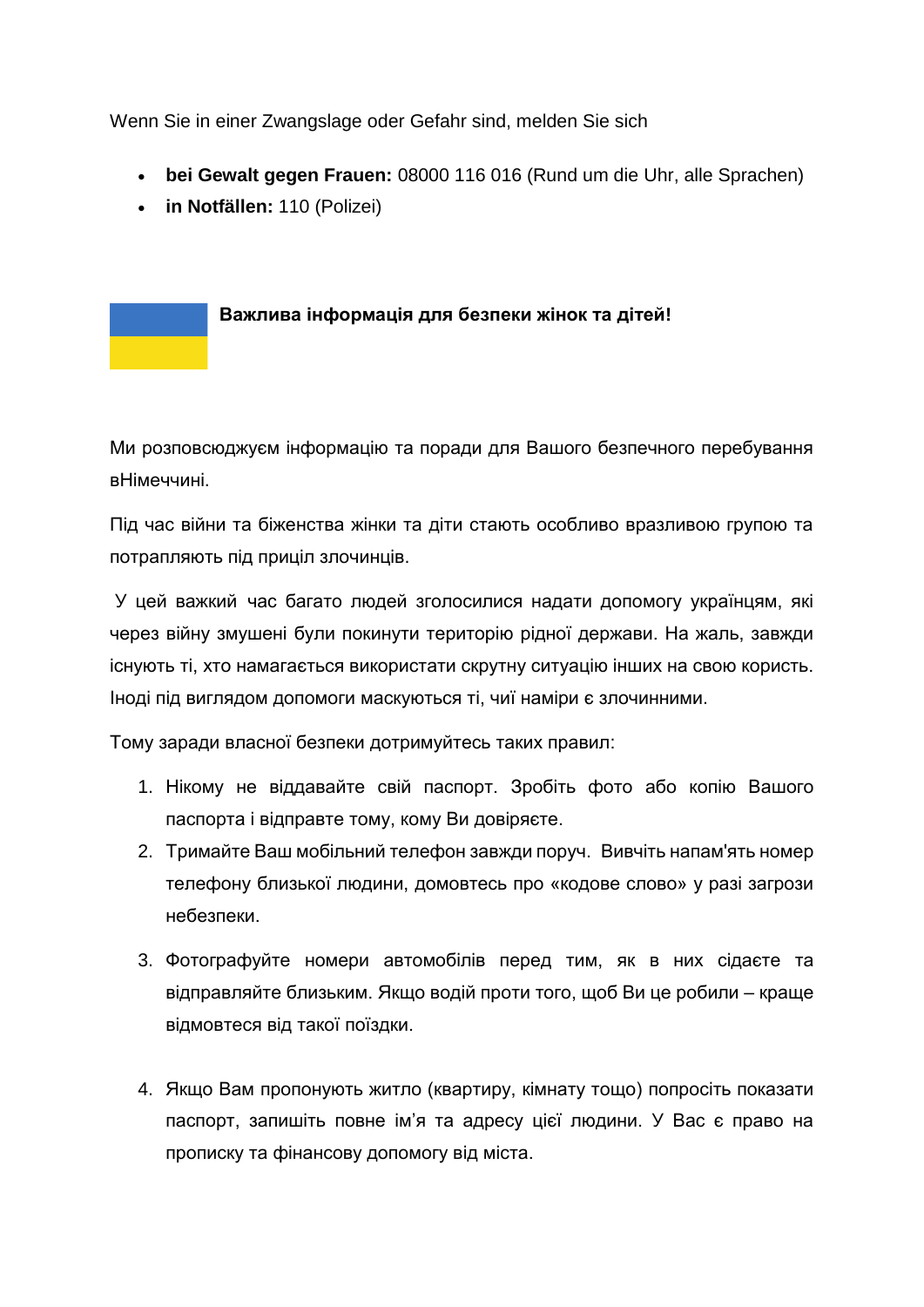- 5. У Вас є право на працю з робочим договором та середньою заробітною платою (приблизно 10 Євро за годину). Будьте обережні, якщо хтось пропонує Вам швидкі та легкі гроші.
- 6. Занотуйте собі назви та телефонні номери організацій, які можуть Вам допомогти. В Німеччині допомога біженцям безкоштовна. Вам не треба платити гроші так званим «посередникам».
- 7. Сутенери та торговці людьми можуть бути не тільки чоловіки, а також жінки. Не варто нікому сліпо довіряти. Залишайтеся на зв'язку з Вашими близькими та рідними, друзями та іншими біженцями, з якими Ви познайомилися під час подорожі.
- 8. Якщо Ви потрапили у скрутне становище або Вам щось загрожує, зв'яжіться за наступними номерами:
	- **у разі насилля проти жінок**: 08000 116 016 (цілодобово, всіма мовами)
	- **у екстрених випадках**: 110 (Поліція)



## **Safety Information for Women, Girls and Boys**

We are offering you tips and information to help you and your family to stay safe in Germany.

War and displacement tend to make women and children more vulnerable and at risk of becoming victims of crime. In Germany, many are currently offering help and support for persons coming from Ukraine. Unfortunately, among the "helpers" are sometimes also persons with bad intentions. This is the case of human traffickers, who are taking advantage of your current crisis.